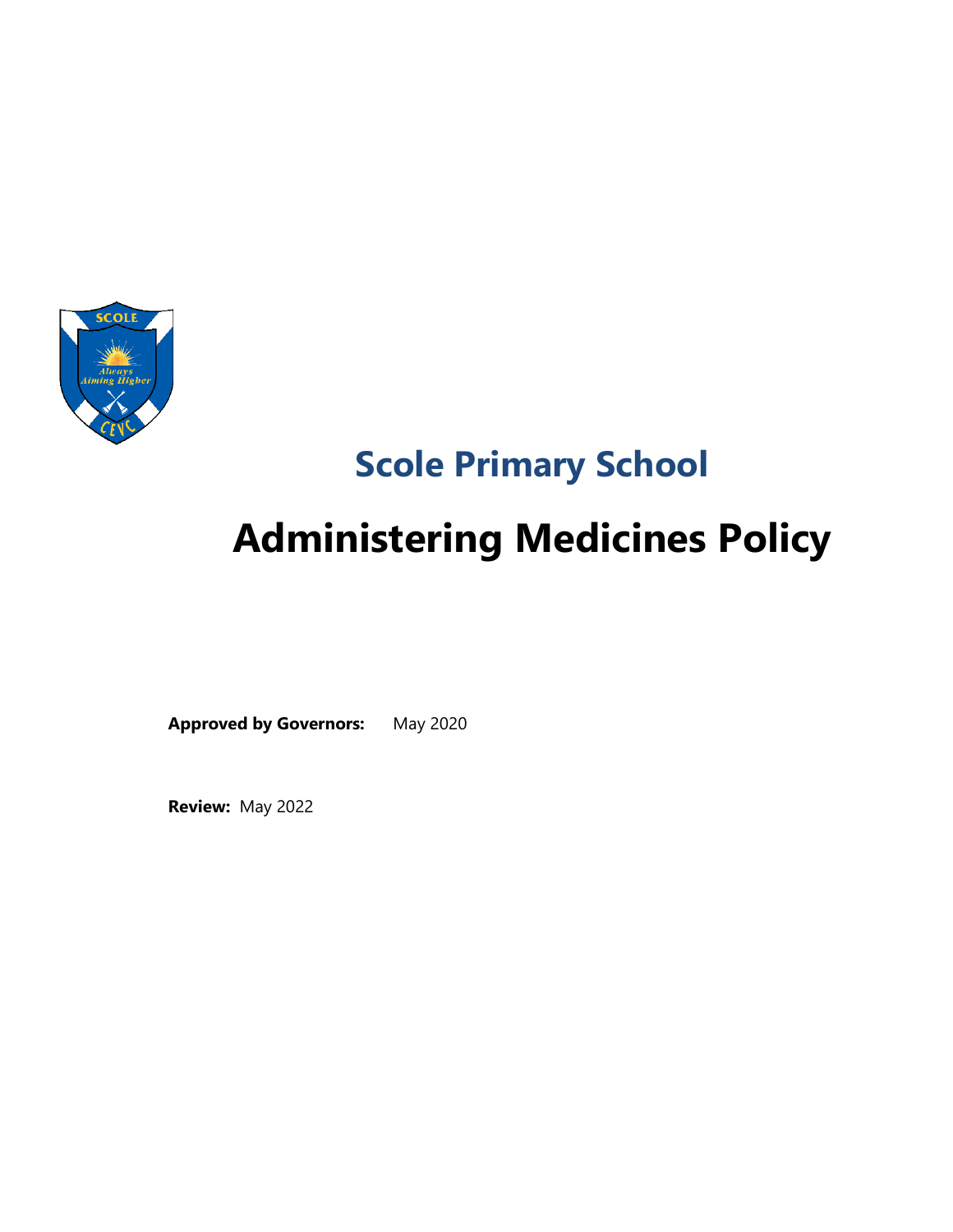# **Scole Primary School**

# **Administration of Medicines Policy**

Regular school attendance is vital for every child. Scole Primary School does all that it can to maintain high attendance figures. Nevertheless, from time to time every child will become ill and may require some time out of school to recover. In general, where a child requires medication (or treatment) they should be kept at home until the course of treatment is complete. There are, however, the following exceptions:

• When a child has almost fully recovered and simply needs to complete a course of medication (e.g. antibiotics) for a day or so;

• Where a child suffers from a condition requiring occasional medication, such as inhalers for asthma or epipens for severe allergies. We strongly encourage children to take personal responsibility for these items as soon as possible.

• When a child has a chronic condition e.g. diabetes or epilepsy, when regular administration of medicine by staff is essential to full inclusion for the child. In these cases training must be given by appropriate professionals, and a care plan must be drawn up and followed.

# **Legal Aspects**

**For the purposes of this document 'Medicine' is defined as: 'a drug or other preparation for the treatment or prevention of disease'. This can include over-the-counter remedies e.g. paracetamol, ibuprofen, antihisthamine and cough treatments.**

There is no legal duty on non-medical staff to administer medicines or to supervise a child taking it. This is purely a voluntary role. Staff should be particularly cautious agreeing to administer medicines where:

- the timing is crucial to the health of the child;
- there are potentially serious consequences if medication or treatment is missed;
- a degree of technical or medical knowledge is needed.

Staff who volunteer to administer medicines should not agree to do so without first receiving appropriate information and/or training specific to the child's medical needs. Under no circumstances must any medication, even non-prescription drugs such as paracetamol, be administered without parental approval.

# **Safety checklist**

- Is any specific training required to administer medicines?
- Is any necessary protective clothing or equipment available?
- Has the parent completed the Medication Consent Form? Has a copy been filed?
- Is the member of staff clear on what they are expected to do?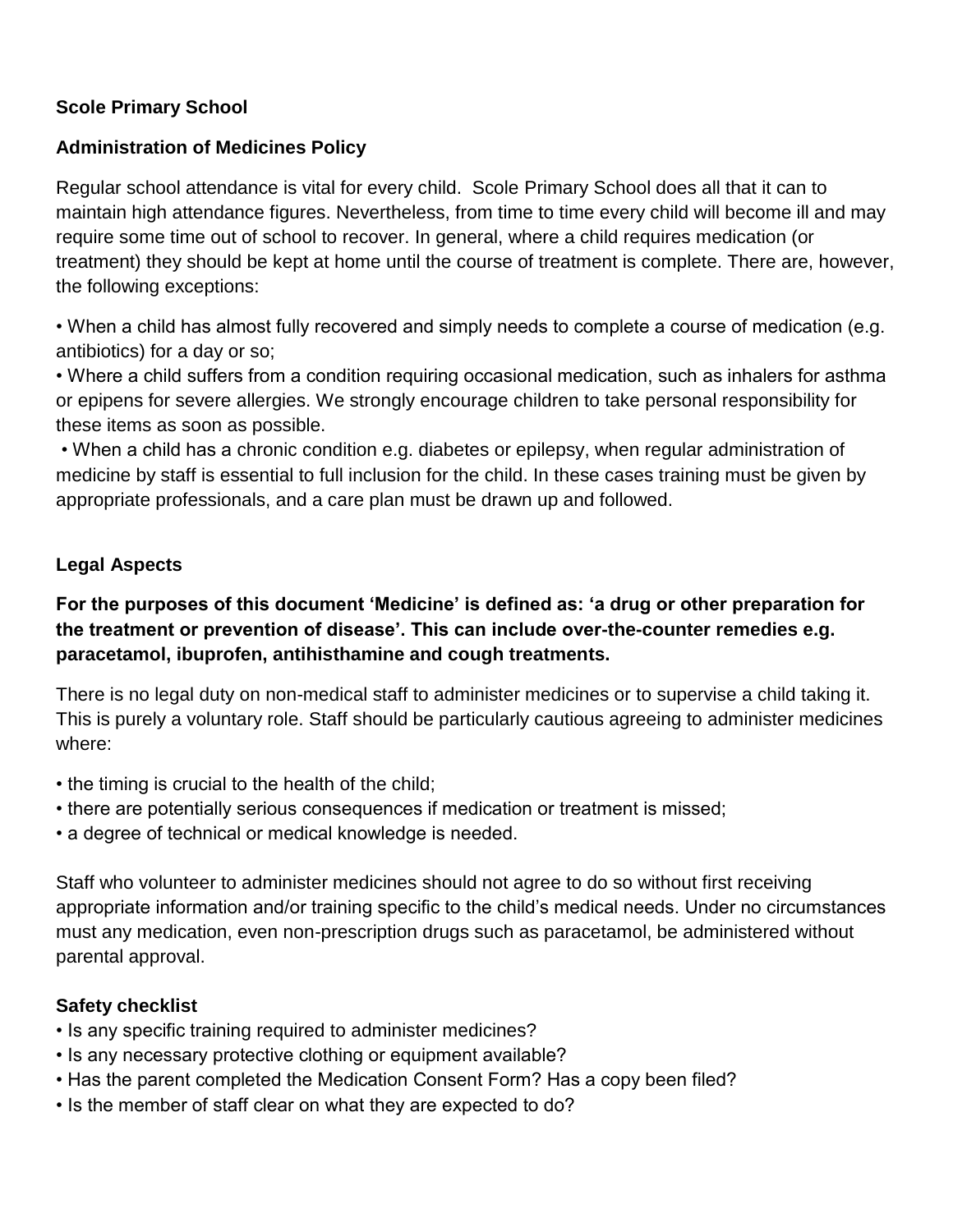- Is the emergency contact information, particularly for the G.P. and parent or guardian clear?
- What action is necessary in the event of an accident or failure of the agreed procedures?
- Will medication be stored in a same place and at a suitable temperature?
- Staff must be aware of the policy on infectious diseases.

The school will only accept medicines that have been prescribed by a doctor, dentist, nurse prescriber or pharmacist prescriber. Medicines should always be provided in the original container as dispensed by a pharmacist and include the prescriber's instructions for administration and dosage. The school will never accept medicines that have been taken out of the container as originally dispensed, nor make changes to dosages on parental instructions.

#### **Administration of Medicines**

#### **Instruction and Training**

Specific instructions and training should be given to staff before they are required to assist with or administer medicines or medical procedures. This must include the identification of tasks that should not be undertaken. Such safeguards are necessary both for the staff involved and to ensure the well being of the child. Even administering common medicines can sometimes be dangerous if children are suffering from non-related illnesses or conditions.

# **Record Keeping**

Form Med 1 must be completed by the parent if any medicine is to be administered, and a copy must be kept in the central record in the school office. The school must complete form Med 2 whenever medicine is administered to a child, and this must also be copied and kept in the central record.

#### **Safe storage and disposal of medicines**

- **All medicines must be taken to the school office**
- Medicine should be administered from the original container or by a monitored dosage system such as a blister pack. The designated member of staff should not sign the medicine record book unless they have personally administered, assisted, or witnessed the administration of the medicines.
- When medicines are used staff will need to ensure that they fully understand how each medicine or drug should be stored. Storage details can be obtained either from the written instructions of the GP/Pharmacist or from parents.
- All medicines should be stored in the original container, be properly labeled, and kept in a secure place, out of reach of children. Arrangements may be needed for any medicines that require refrigeration. These should be clearly labeled and kept separated from any foodstuff.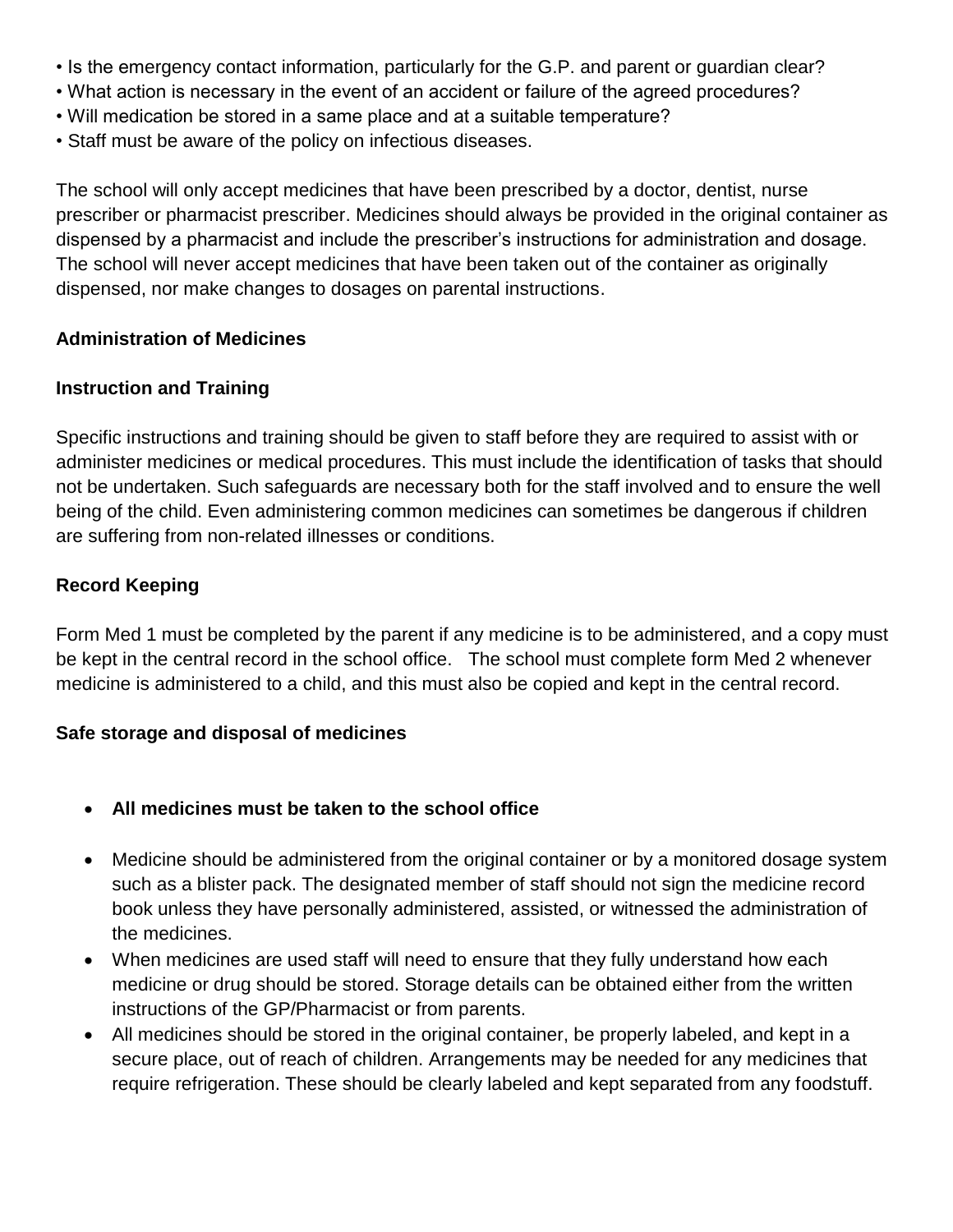Medicines should only be kept while the child is in attendance. Parents are responsible for the collection of medicine at the end of the day.

- Where needles are used, a sharps container and adequate arrangements for collection and incineration should be in place. Such arrangements are necessary for any equipment used which may be contaminated with body fluids, such as blood etc.
- Controlled drugs (eg Ritalin) must be kept in a locked non-portable container and only named staff should have access. A record should be kept for audit and safety purposes.
- Any unused or outdated medication will be returned to the parent for safe disposal.

# **Non-prescription medicines**

Staff should never give a non-prescribed medicine to a child unless there is specific prior written permission from the parents. In general, non-prescription medicines should not normally be administered. However, in exceptional circumstances and at the school's discretion, analgesics and antihisthamines may be administered by the school with parental consent.

# **Accidental failure of the agreed procedures**

Should a member of staff fail to administer any medication as required they will inform the parent as soon as possible. However, the position should not normally arise as any child requiring vital medication or treatment would not normally be in school.

# **Children with infectious diseases**

Children with infectious diseases will not be allowed in school until deemed safe by their GP and/or the School Nurse or local health authorities.

# **Educational visits and trips**

Children requiring medication on school trips should be included wherever possible. Risk assessments will be carried out as appropriate to each individual case. Where medicines are administered on a school trip, normal procedures for record-keeping will be followed.

# **Children with long-term, chronic conditions**

For children with conditions such as epilepsy or diabetes which require daily administration of medicine, a care plan will be drawn up together with parents/carers and health professionals. These will be displayed in the staffroom where appropriate, and stored with the central record in the school office.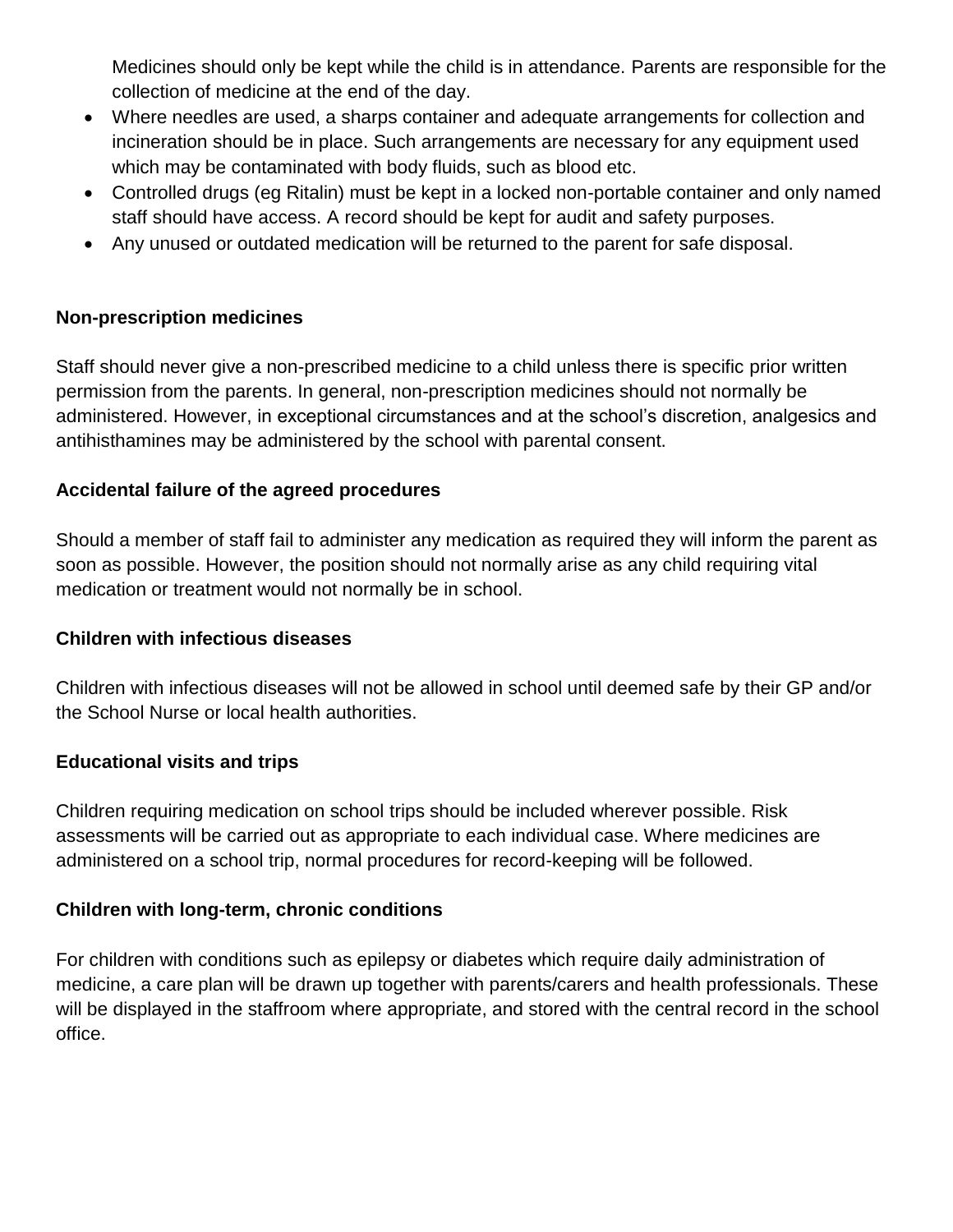# **Staff training**

Where staff volunteer to administer medicine in more complex cases (eg epipens, diabetes injections), training will be arranged with an appropriate health professional and/or with the parents. This training will be recorded on form Med 4 and kept in the central record.

This policy has been agreed by the governing body.

#### **Appendix**

During the COVID-19 epidemic 2020, the school has followed all relevant guidance from the DfE, Government and Norfolk County Council.

There are many ongoing, temporary adjustments to the way that the school runs including; cleaning and disinfection regimes, timetabling, use of the school premises, staff training, communication with stakeholders, curriculum adjustments, budget implications etc.

The school has a Risk Assessment from NCC to adhere to which is regularly updated.

This may have a temporary impact upon this policy and its application within the school.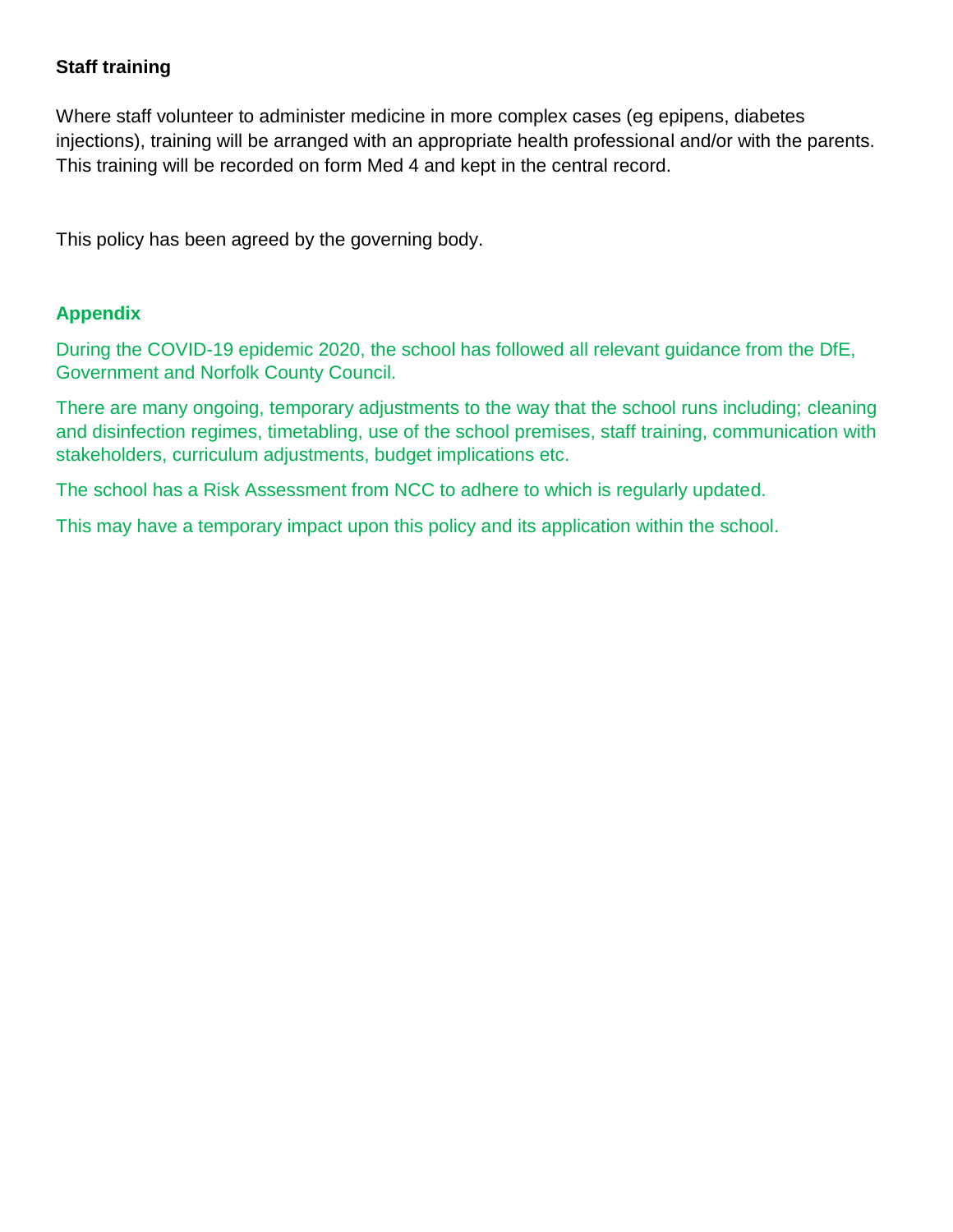#### **Form Med 1**



# **PARENTAL/HEADTEACHER AGREEMENT FOR SCHOOL/SETTING TO ADMINISTER MEDICINE**

The school/setting will not give your child medicine unless you complete and sign this form and the school/setting has a policy that staff can administer medicine.

| Name of School/Setting                                                      |  |  |  |  |
|-----------------------------------------------------------------------------|--|--|--|--|
| Date                                                                        |  |  |  |  |
| Child's Name                                                                |  |  |  |  |
| Group/Class/Form                                                            |  |  |  |  |
| Name and strength of medicine                                               |  |  |  |  |
| <b>Expiry date</b>                                                          |  |  |  |  |
| How much to give (dose to be<br>given)                                      |  |  |  |  |
| When to be given                                                            |  |  |  |  |
| Any other instructions                                                      |  |  |  |  |
| Number of tablets/quantity to be<br>given to school/setting                 |  |  |  |  |
| Medicines must be in the original container as dispensed by the<br>pharmacy |  |  |  |  |

Daytime phone no. of parent or adult contact

Name and phone no. of GP

Agreed review date to be initiated by *[name of member of staff]*:

The above information is, to the best of my knowledge, accurate at the time of writing and I give consent to school/setting staff administering medicine in accordance with the school/setting policy. I will inform the school/setting immediately, in writing, if there is any change in dosage or frequency of the medication or if the medicine is stopped.

Parent's signature: Print Name: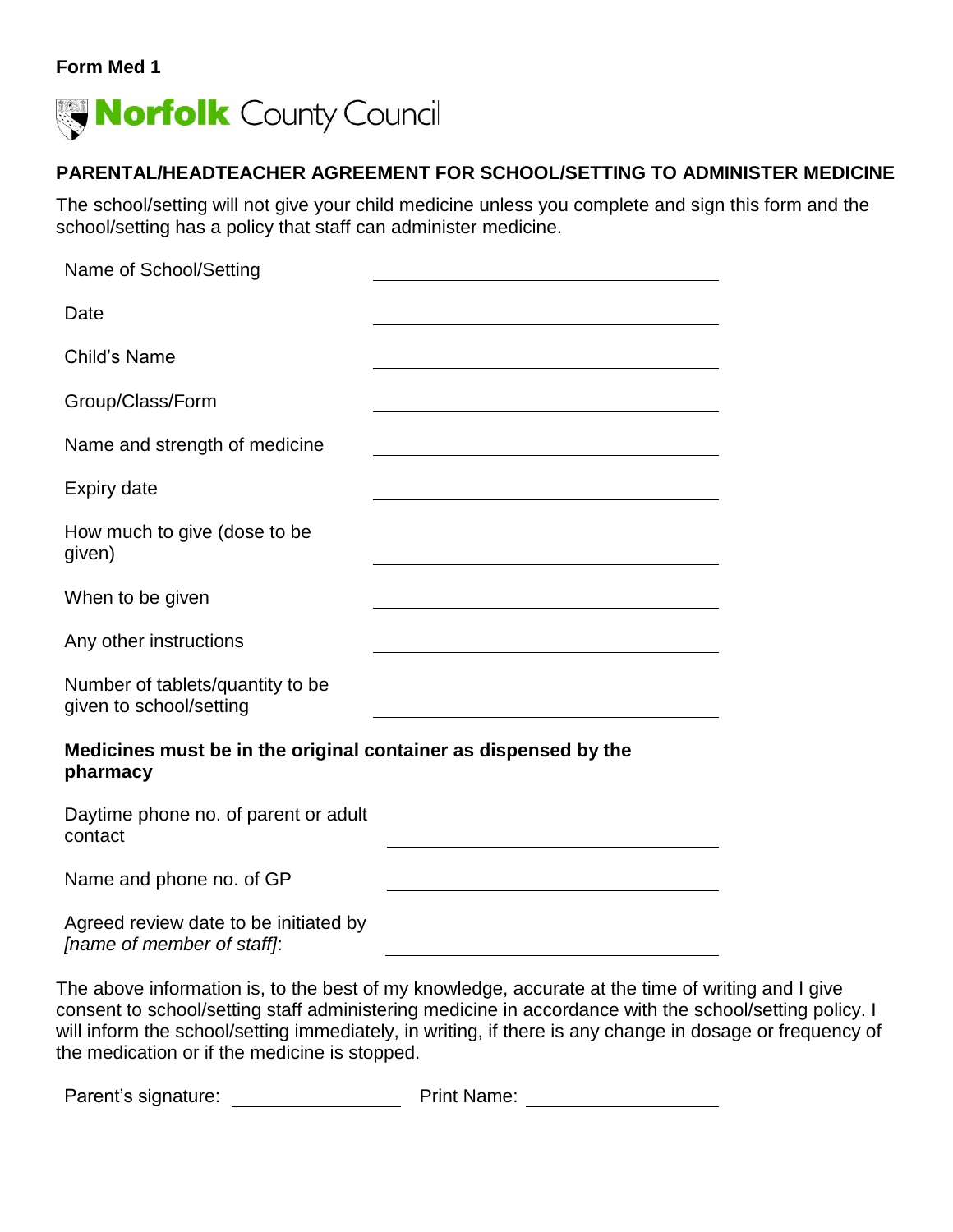**Confirmation of Headteacher's agreement to administer medicine.**



#### **RECORD OF MEDICINE ADMINISTERED TO AN INDIVIDUAL CHILD**

| <b>Name of School/Setting</b>             |  |
|-------------------------------------------|--|
| <b>Name of Child</b><br>Group/class/ form |  |
| Date medicine provided<br>by parent       |  |
| <b>Quantity received</b>                  |  |
| Name of medicine                          |  |
| <b>Expiry date</b>                        |  |
| <b>Quantity returned</b>                  |  |
| Dose and frequency of                     |  |

**medicine**

| <b>Date</b> |  | Time Given   Dose Given   Any reactions? | Member of staff Staff initials |  |
|-------------|--|------------------------------------------|--------------------------------|--|
|             |  |                                          |                                |  |
|             |  |                                          |                                |  |
|             |  |                                          |                                |  |
|             |  |                                          |                                |  |
|             |  |                                          |                                |  |
|             |  |                                          |                                |  |
|             |  |                                          |                                |  |
|             |  |                                          |                                |  |
|             |  |                                          |                                |  |
|             |  |                                          |                                |  |
|             |  |                                          |                                |  |
|             |  |                                          |                                |  |